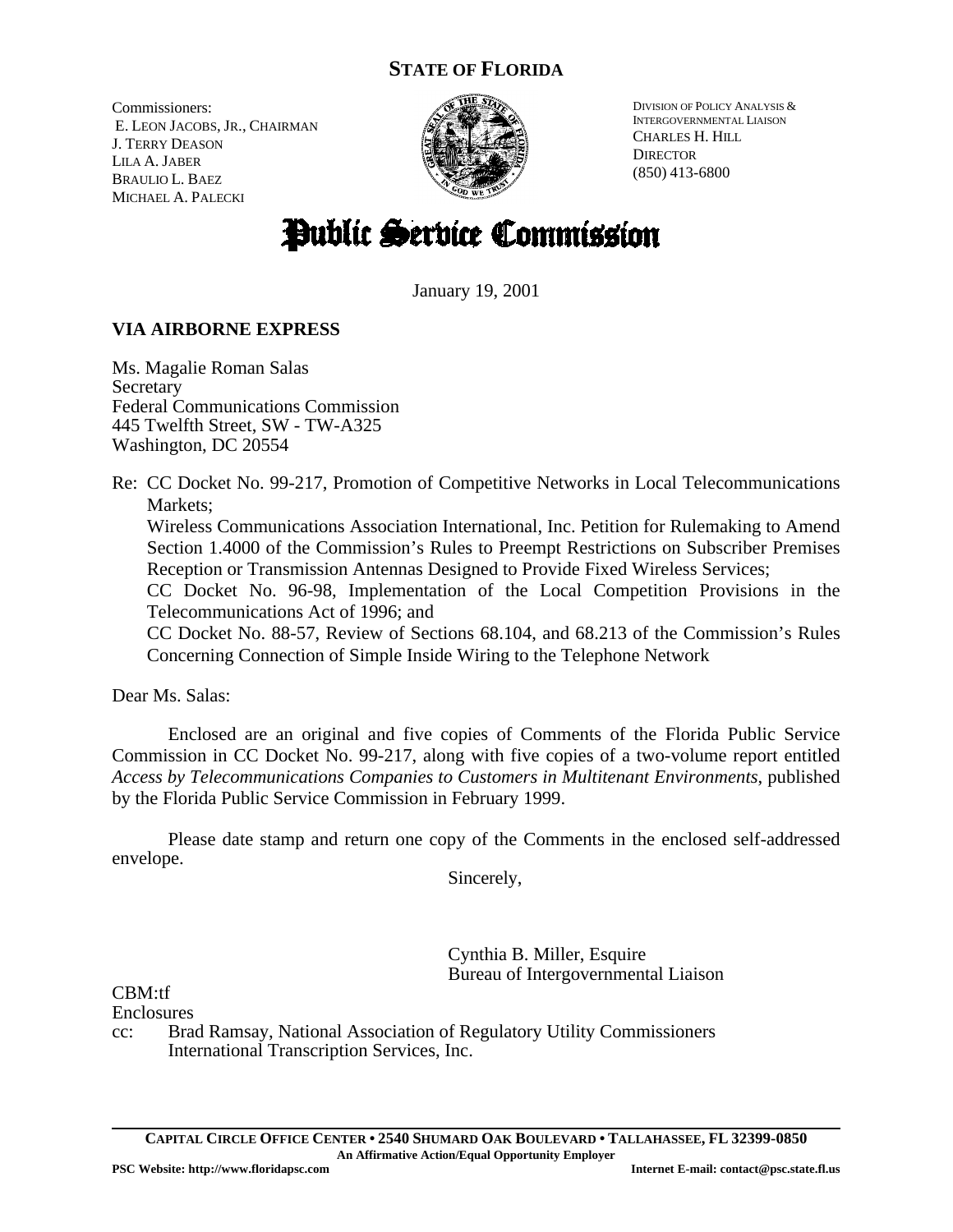## **BEFORE THE FEDERAL COMMUNICATIONS COMMISSION WASHINGTON, D.C. 20554**

| In the Matter of:                                                                                                                                                                                                                                                                            |                      |
|----------------------------------------------------------------------------------------------------------------------------------------------------------------------------------------------------------------------------------------------------------------------------------------------|----------------------|
| Promotion of Competitive Networks in Local<br><b>Telecommunications Markets</b>                                                                                                                                                                                                              | WT Docket No. 99-217 |
| <b>Wireless Communications Association</b><br>International, Inc. Petition for Rulemaking to<br>Amend Section 1.4000 of the Commission's<br><b>Rules to Preempt Restrictions on Subscriber</b><br>Premises Reception or Transmission Antennas<br>Designed to Provide Fixed Wireless Services |                      |
| Implementation of the Local Competition<br>Provisions in the Telecommunications<br>Act of 1996                                                                                                                                                                                               | CC Docket No. 96-98  |
| Review of Sections 68.104, and 68.213 of the<br>Commission's Rules Concerning Connection of<br>Simple Inside Wiring to the Telephone Network                                                                                                                                                 | CC Docket No. 88-57  |

### **COMMENTS OF THE FLORIDA PUBLIC SERVICE COMMISSION IN RESPONSE TO FURTHER NOTICE OF PROPOSED RULEMAKING**

The Florida Public Service Commission (FPSC) hereby respectfully submits its comments to the Further Notice of Proposed Rulemaking in the CC Dockets No. 99-217. The FPSC commends the efforts to ensure the ability of competing telecommunications providers to serve customers in multiple tenant environments (MTEs).

#### **Introduction and Summary**

While we comment specifically on the question of extending the prohibition on exclusive access contracts to residential MTEs, we also raise our concerns regarding the FCC's change in procedures for moving the demarcation point to the minimum point of entry (MPOE). In addition, these comments address the need for a forum to resolve disputes. The FPSC recognizes that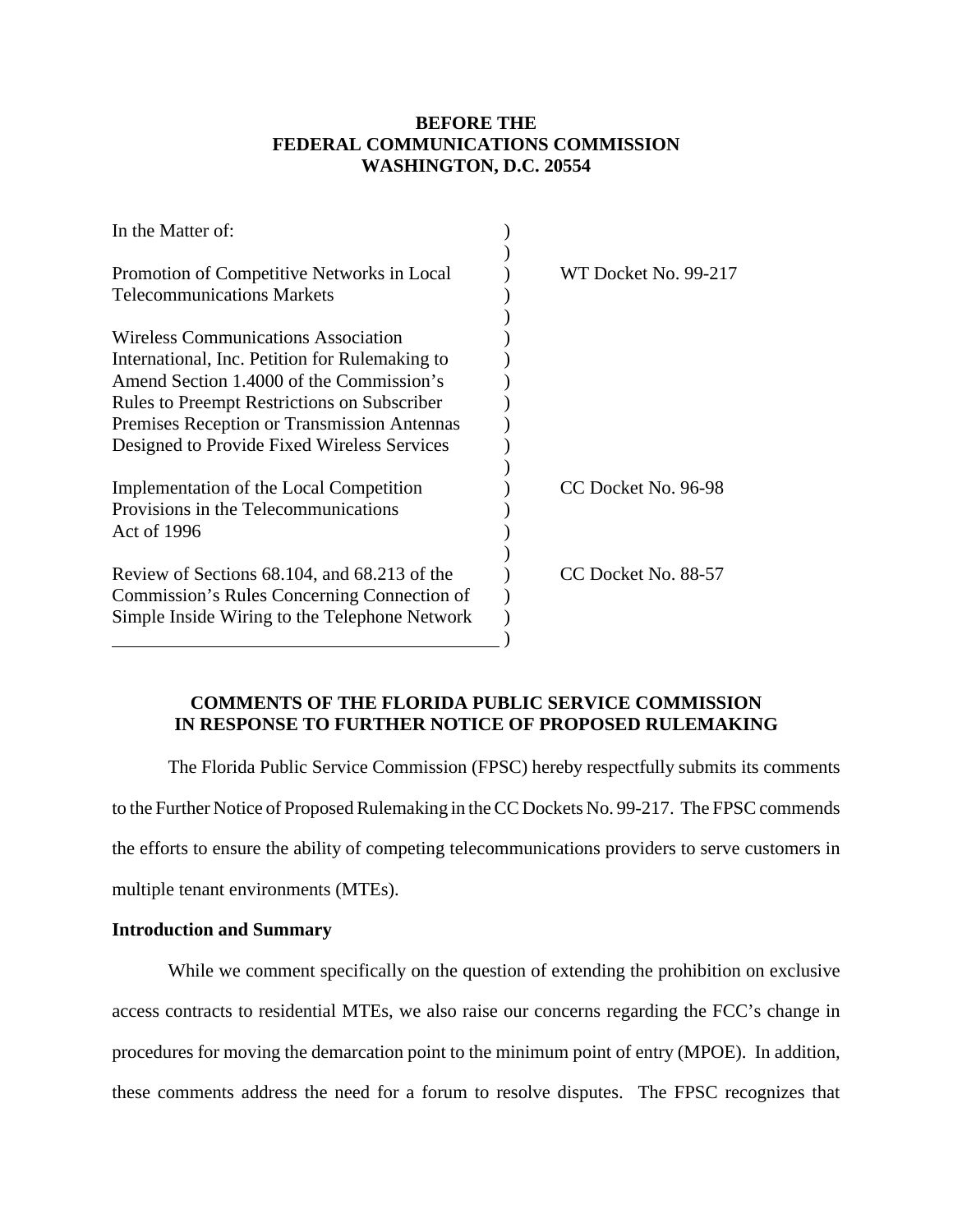competitors may face difficulties in serving tenants of MTEs and has already explored these issues in the February 1999 Florida *Report on Access by Telecommunications Companies to Customers in Multitenant Environments* (Report). We are enclosing our report in order to share our research and the issues we addressed.

#### *Residential Exclusive Contracts*

In its order, the FCC prohibited exclusive access contracts between building owners or managers of commercial MTEs and now seeks comment on whether to extend such prohibition to residential MTEs. The FPSC believes the prohibition on exclusive access contracts is appropriate and should be extended to residential MTEs. In our report, we determined that "[e]xclusionary contracts bar access to tenants by any competitors. Exclusionary contracts are inherently anticompetitive and should, therefore, be prohibited as being against public policy." (Report at p. 40)

#### *Preferential Marketing Agreements and Other Preferential Arrangements*

The FCC also seeks comment on whether it "should prohibit carriers from entering into contracts that grant them preferences other than exclusive access, such as exclusive marketing or landlord bonuses to tenants that use their services, in some or all situations." The FPSC determined in its Report that, although such agreements were not as "blatantly anticompetitive" as exclusionary contracts, they impede competition because a landlord could encourage tenants to be served by one telecommunications company over others. Although the FPSC did not recommend prohibiting such arrangements at the time of the report, the report did state that landlords should disclose the existence of such marketing agreements to potential tenants. (Report at p. 40)

#### *Filing of Complaints*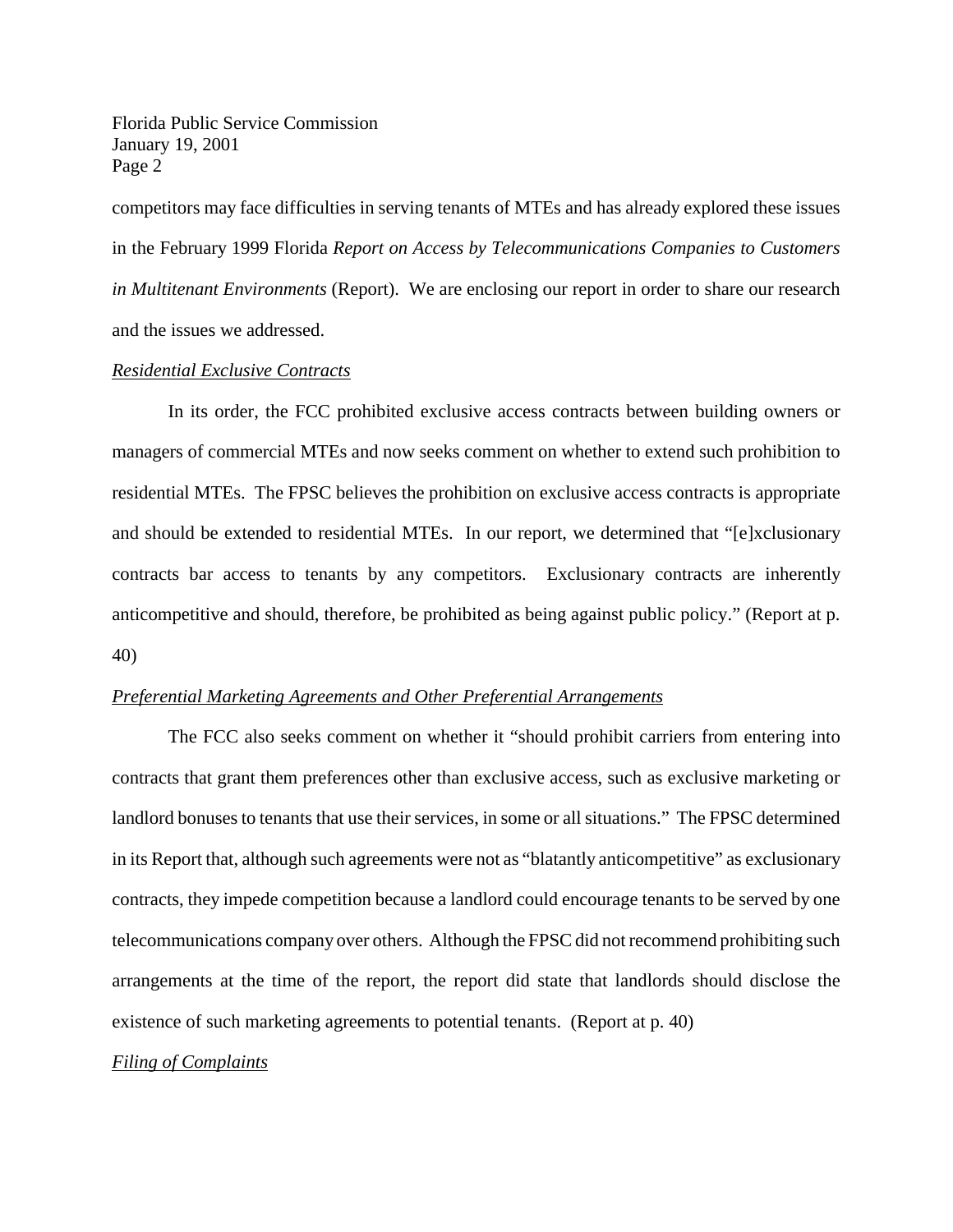In ¶158, the FCC seeks comment on how any nondiscriminatory access rule should be enforced. The FCC asks whether aggrieved parties should invoke the FCC's general procedures for complaints against common carriers. Thus the FCC is considering handling complaints filed by landlords, carriers, and customers in these matters.

It is crucial that a proper forum be established for settling disputes and proper claims regarding access to tenants in multitenant environments by telecommunications companies. A specific forum does need to be identified. Currently, there are overlapping jurisdictions with Federal regulatory agencies, state regulatory agencies, and the Courts. In our 1999 Report at pages 49-50, we recommended that there be a threshold for bringing disputes and certain standards for review. Some of the suggestions were:

- ! Tenants, landlords, and telecommunications providers should make every reasonable effort to negotiate access to a tenant requesting service.
- ! A landlord may impose conditions reasonably necessary for the safety, security, and aesthetics of the property.
- ! A landlord may not deny access to space or conduit, previously dedicated to public service, if that space or conduit is sufficient to accommodate the facilities needed for access.
- ! A landlord may deny access where the space or conduit required for installation is not sufficient to accommodate the request or where the installation would harm the aesthetics of the building.
- ! A landlord may not charge a fee solely for the privilege of providing telecommunications service in an MTE.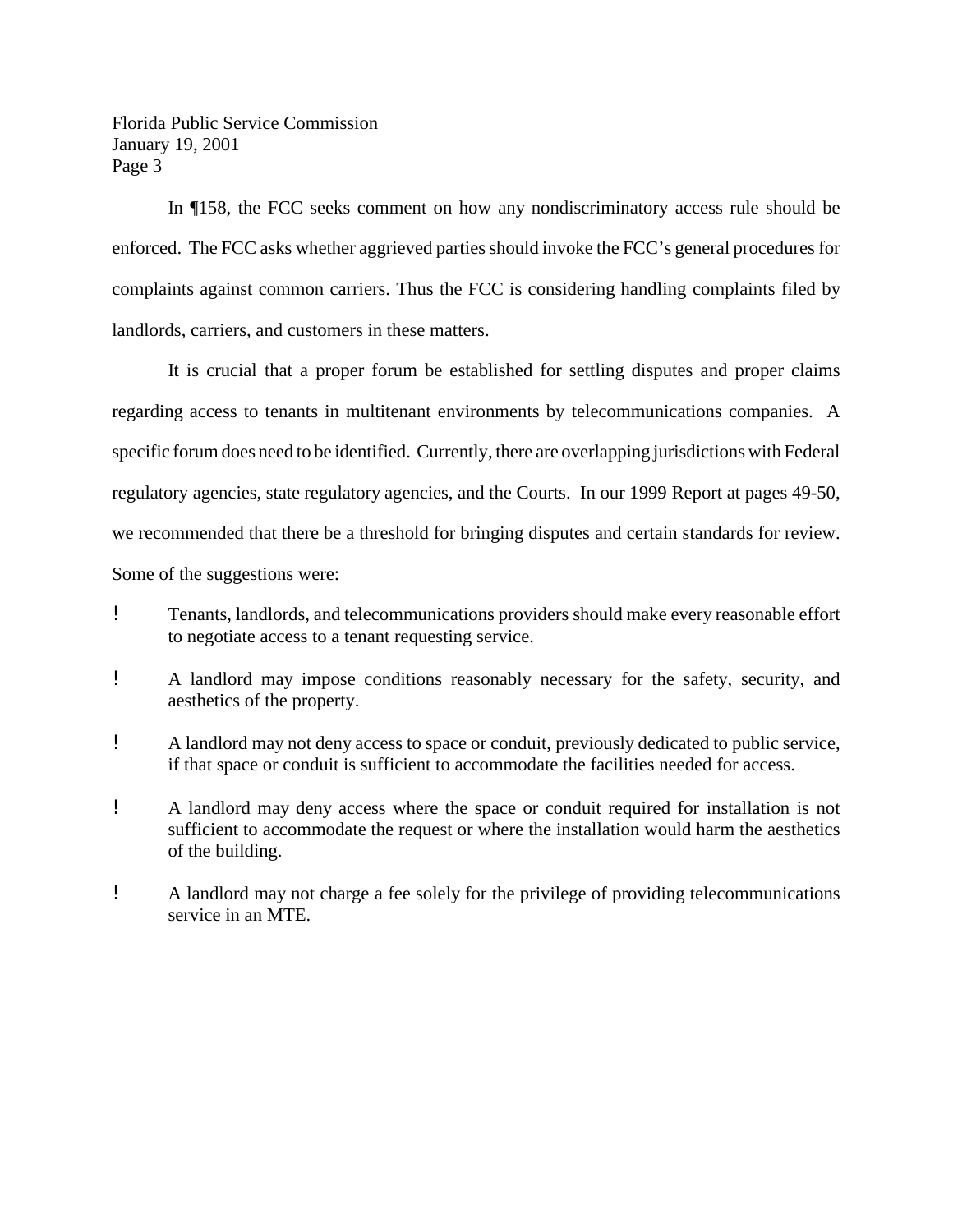The FPSC is willing and is better positioned to handle some of the complaints in Florida, at least as to complaints filed against the carriers (i.e., customer complaints, carrier-to-carrier disputes). <sup>1</sup> In responding to these complaints, the FPSC would apply its own rules.

#### *Access to Wiring/Minimum Point of Entry*

We need to make sure that we are able to pinpoint responsibility when there is a problem. We need to understand how this would affect our rules on the demarcation point and whether there is preemption. The FPSC assumes that the FCC has not preempted states' demarcation rules; therefore, Florida will maintain its current rules requiring the demarcation point at each customer's premises in multi-tenant dwellings. In the past, we have filed comments expressing concern that the customer may be harmed if the demarcation point is defined as the minimum point of entry (MPOE). For example, Florida requires local exchange companies (LECs) to complete primary telephone service installation in three working days to the demarcation point within customers' premises. By changing the demarcation point to the MPOE, LECs would be relieved of any responsibility or burden to ensure the customer has dial tone within the customer's premises. Under the MPOE scenario, the LEC has fulfilled its obligation once it has introduced service at the MPOE. The landlord or other responsible party may take several days or weeks to complete the connection from the MPOE to the customer's premises. While we have authority to require the carriers to meet

<sup>&</sup>lt;sup>1</sup> In our 1999 Report, we noted that the FPSC "would not have authority over controversies pertaining to mandatory multitenant access without specific legislative authority." (Report at p. 56) Thus, while we could address customer complaints against carriers and carrier-to-carrier disputesin certain instances, the FPSC does not have express jurisdiction over landlords. It would be possible to make a requirement that if any carrier serves a customer in an MTE building, it must make any spare facilities available to its competitors. This might eliminate most of the complaints that would arise against the landlord. We note that the FCC looks to Section 201(b) for its authority in this area. That section authorizes the FCC to regulate all practices in connection with interstate communication service. The FCC cites *Cable &Wireless v. FCC*, 166 F3d 1224, 1230-32 (D.C. Cir. 1999) forits "undoubted powerto regulate the contractual or other arrangement between common carriers and other entities, even those entities that are generally not subject to Commission regulation." (p. 18)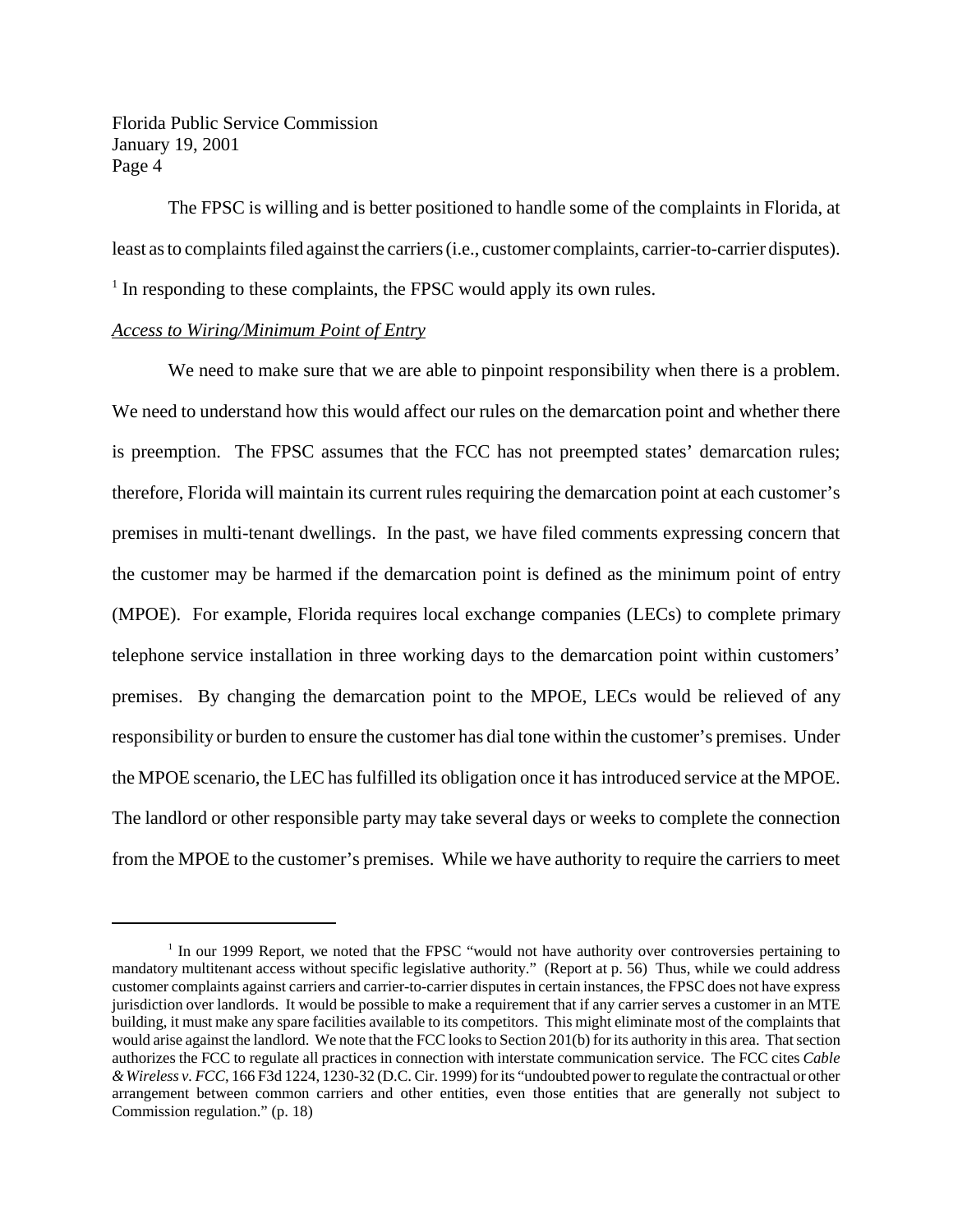certain time frames, we do not have authority to mandate time frames for landlords to act. The FPSC believes that this is not in the public's interest.

If the FCC's purpose of moving the demarcation point to the MPOE isto foster competition, we believe there may be a better approach. Currently, in Florida, a competitive local exchange company (CLEC) must enter into an interconnection agreement with the incumbent LECs to acquire dial tone, collocation, or unbundled network elements. The CLECs may obtain the entire local loop, connect at the MPOE and lease the wire to the customer's premises from the entity that owns it, or acquire the loop all the way to the customer's premises. The wire from the MPOE to the customer's premisesis considered network wire in Florida. Landlords, CLECs, or LECs are not precluded from owning the wire installed between the MPOE and demarcation point within the customer's premises. The local service provider and the owner of the wire between the MPOE and the demarcation point can be required to reach an agreement on the use of the wire. This approach would eliminate the landlord's concern of having to provide any additional conduit access for other companies to place their own wiring.

It appears that equal application of Florida's demarcation point rule to CLECs and LECs might ensure the FPSC's authority to best serve the interests of the public. Responsibility for delivery of dial tone to the customer, at his premises in a multi-tenant environment would fully rest with the provider offering the service. This is an approach that Florida may consider in rulemaking. If the FCC also adopted this approach, it appears that the customers might reap the benefits of competition without the fear of not receiving the service purchased.

#### *Conclusion*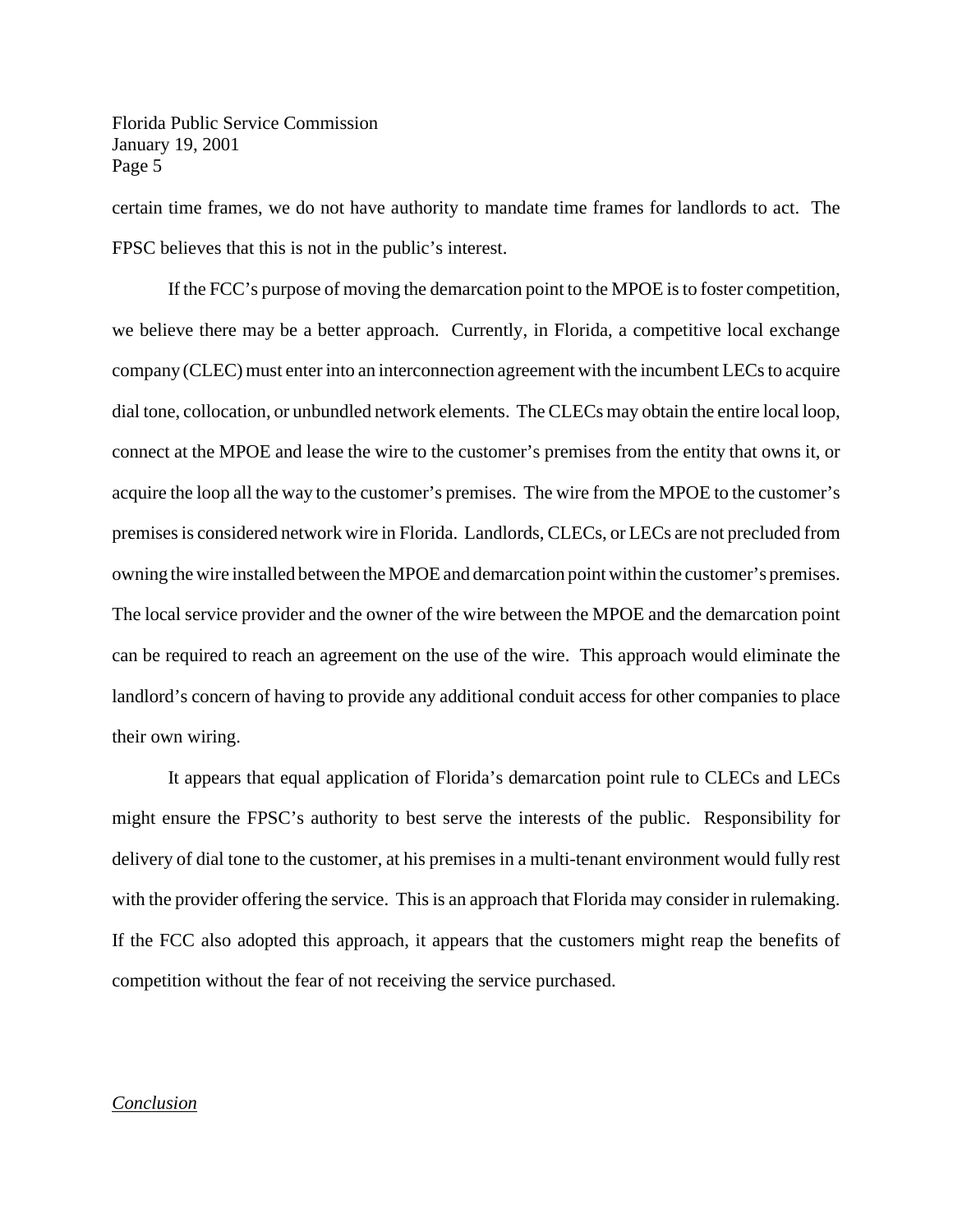In its ongoing attempts to ensure the promotion of competition in MTEs, the FPSC urges the

Commission to continue its efforts to ensure that customers in multi-tenant environments have the

opportunity to receive the benefits of competition. As the FPSC stated in its Report:

A Multitenant environment (MTE) in which a landlord or building owner controls access to the telecommunications equipment area or other related facilities in a structure appears to be a situation where limitations to competition may exist. A tenant in an MTE should have reasonable access to any telecommunications company, and a telecommunications company should have reasonable access to a tenant. Equally important, it is unacceptable for an incumbent local exchange company (ILEC) to use its incumbent position to limit an alternative local exchange company's (ALEC) ability to market its services or install its equipment in an MTE, and landlords should not impede access to competitive telecommunications service. (Report at p. 1)

Respectfully submitted,

Cynthia B. Miller, Esq. Bureau of Intergovernmental Liaison

FLORIDA PUBLIC SERVICE COMMISSION 2540 Shumard Oak Boulevard Tallahassee, Florida 32399-0850 (850) 413-6082

DATED: January 19, 2001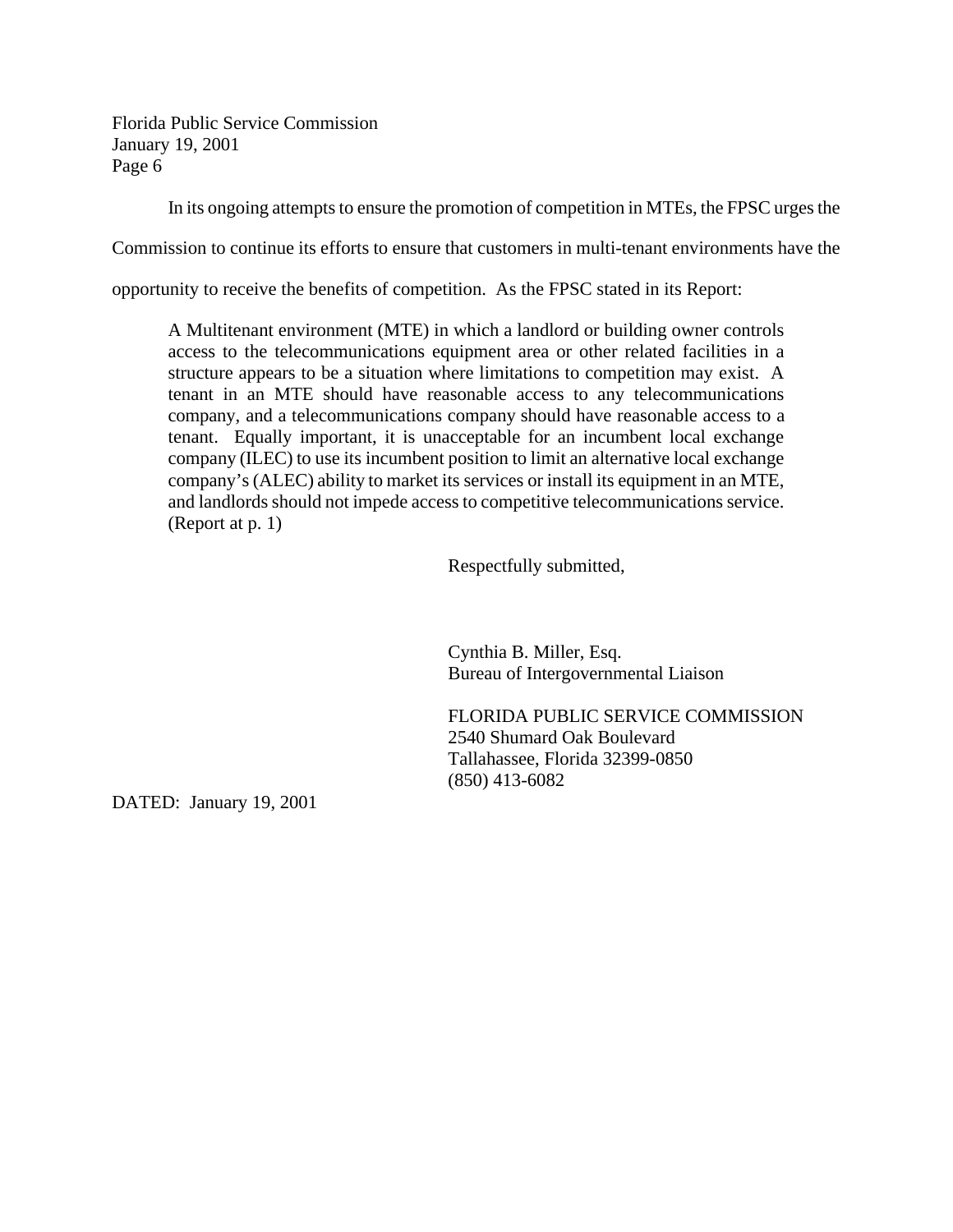# **Certificate of Service**

I HEREBY CERTIFY that a true and correct copy of the foregoing Comments of the Florida Public Service Commission will be furnished, without the attachment, to the parties on the attached list.

> Cynthia B. Miller, Esq. Bureau of Intergovernmental Liaison

DATED: January 19, 2001.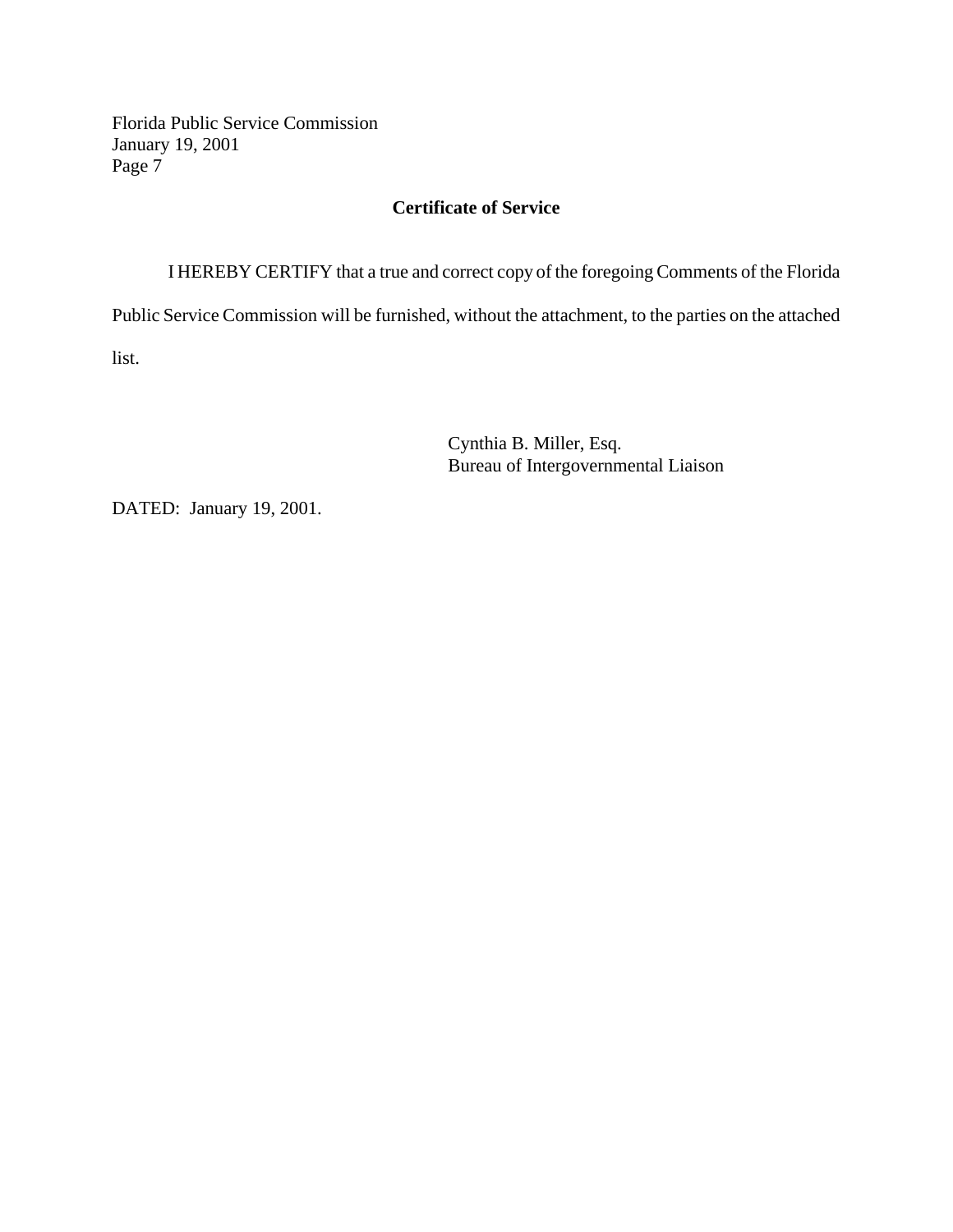The Honorable William E. Kennard, Chairman Federal Communications Commission 445 12th Street, SW - 8th Floor Room 8-B201H Washington, DC 20554

The Honorable Harold Furchtgott-Roth Commissioner Federal Communications Commission 445 Twelfth Street, SW - 8th Floor Room 8-A302C Washington, DC 20554

The Honorable Gloria Tristani Commissioner Federal Communications Commission 445 Twelfth Street, SW - 8th Floor Room 8-C302C Washington, DC 20554

Jane E. Jackson, Chief Competitive Pricing Division Federal Communications Commission 445 12th Street, SW T.W. A225 Washington, DC 20554

Jonathan Askin, Esquire The Association for Local Telecom.Services 888 17th Street, NW - Suite 900 Washington, DC 20006

Brad E. Mutschelknaus Robert J. Aamoth Kelly Drye & Warren, LLP 1200 19th Street, NW - Fifth Floor Washington, DC 20036

David W. Carpenter David L. Lawson Sidley & Austin 1722 Eye Street, NW Washington, DC 20006

Cherie R. Kiser, Michael H. Pryor Mintz, Levin, Cohn, Ferris, Glovsky And Popeo, PC 701 Pennsylvania Avenue, NW - Suite 900 Washington, DC 20004-2608

The Honorable Susan Ness Commissioner Federal Communications Commission 445 12th, SW - 8th Floor Room 8-B115H Washington, DC 20554

The Honorable Michael K. Powell Commissioner Federal Communications Commission 445 Twelfth Street, SW - 8th Floor Room 8-A204C Washington, DC 20554

International Transcription Services, Inc. 1231 20th Street, NW Washington, DC 20036

Ms. Dorothy Attwood, Chief Common Carrier Bureau Federal Communications Commission 445 12th Street, SW, Room F-C450 Washington, DC 20554

Richard S. Whitt Cristin L. Flynn WorldCom, Inc. 1801 Pennsylvania Avenue, NW Washington, DC 20006

Mr. Mark C. Roseblum Stephen C. Gravito AT&T Room 1131M1 295 North Maple Avenue Basking Ridge, NJ 07920

Lee Schroeder Cablevision Lightpath, Inc. 1111 Stewart Avenue Bethpage, NY 11714-3581

Centennial Communications Corp. j Christopher W. Savage and Brenda J. Boykin Cole, Raywid & Braverman, LLP 1919 Pennsylvania Avenue, NW #200 Washington, DC 20006-3458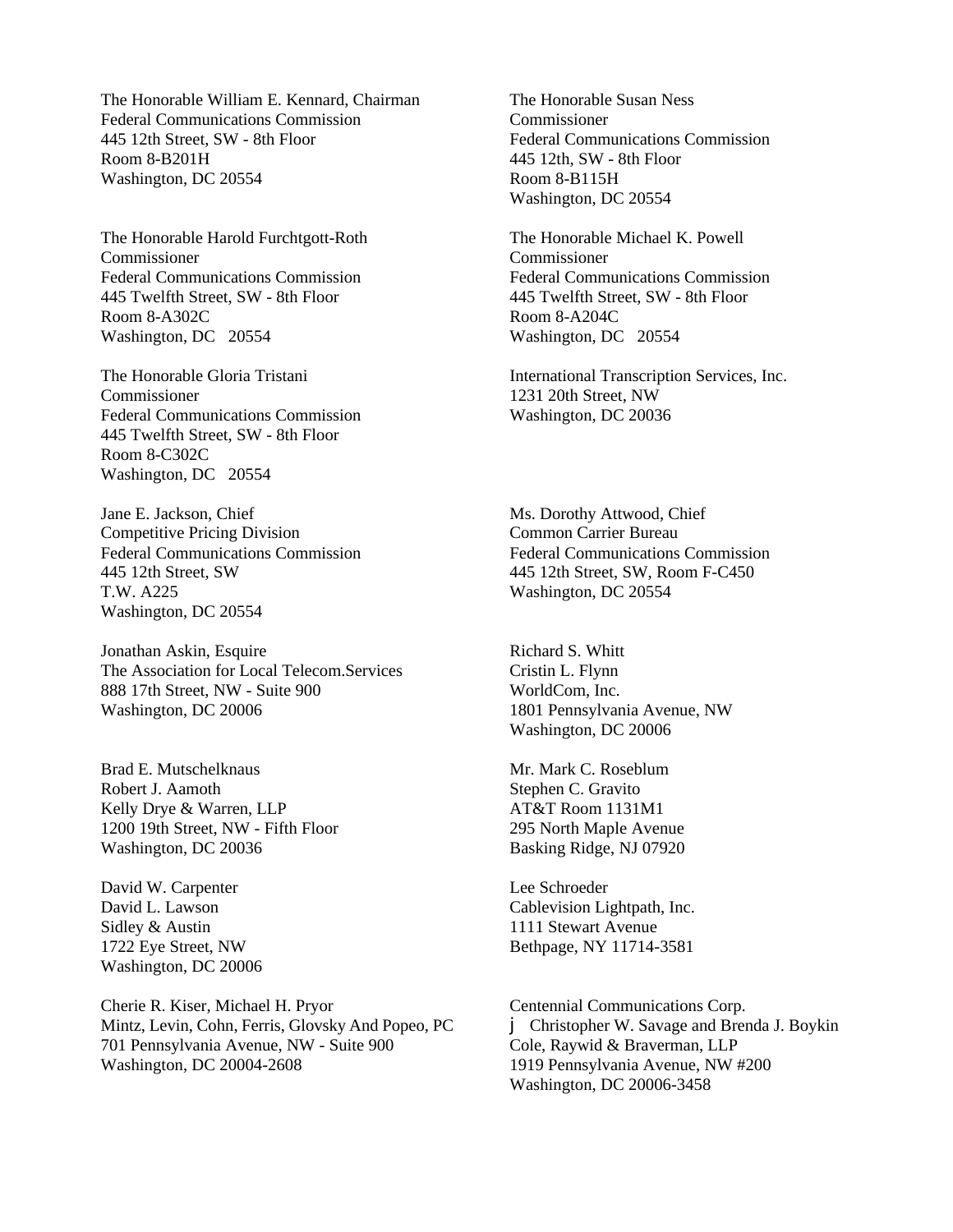M. Robert Sutherland, Richard M. Sbaratta BellSouth Corporation 1155 Peachtree Street, NE Suite 1800 Atlanta, GA 30309

Lionel Wilson Ellen S. Levine California Public Utilities Commission 505 Van Ness Avenue San Francisco, CA 94102

Albert H. Kramer Jacob Farber Dickstein Shapiro Morin & Oshinsky, LLP 2101 L. Street, NW Washington, DC 20037

Paul G. Aforso, Esq. General Counsel Commonwealth of Massachusetts Department of Telecom. & Energy One South Station Boston, MA 02110

Dana K. Joyce Marc D. Poston Missouri Public Service Commission P. O. Box 360 Jefferson City, MO 65102

Lawrence G. Malone General Counsel NYS Department of Public Service Three Empire State Plaza Albany, NY 12223

Robert B. McKenna Jeffry A. Brueggeman Qwest Communications 1020 19th Street, NW Washington, DC 20036

Stephen J. Davis Office of Policy Development Public Utility Commission of Texas P. O. Box 13326 Austin, TX 78711

John Cleven Tooker, President Western Telephone Integrated Communications, Inc. 303 East Jackson Street Medford, OR 97501

Helen Mickiewicz, Esq. Peter Arth, Jr. California Public Utilities Commission 505 Van Ness Avenue San Francisco, CA 94102

Richard M. Rindler, Michael W. Fleming Patrick Donovan, Robin Redfield Swindler Berlin Shereff-Friedman, LLP 3000 K Street, NW - Suite 300 Washington, DC 20007-5116

George N. Barclay Michael J. Ettner General Services Administration 1800 F Street, NW - Room 4002 Washington, EC 20405

Susan Grant National Consumers League 1701 K Street, NW - Suite 1200 Washington, DC 20006

Richard A. Askoff National Exchange Carrier Association 80 South Jefferson Road Whippany, NJ 07981

Renee R. Crittendon Prism Communications Service, Inc. 1667 K Street NW - Suite 200 Washington, DC 20006

Gary L. Phillips Roger K. Toppins SBC Communications, Inc. 1401 Eye Street, NW - Suite 1100 Washington, DC 20005

John M. Goodman Verizon Telephone Companies 1300 1 Street, NW Washington, DC 20005

Philip F. McClelland, Joel H. Cheskis, Irwin A. Popwsky Office of Consumer Advocate 555 Walnut Street, 5th Floor - Forum Place Harrisburg, PA 17101-1923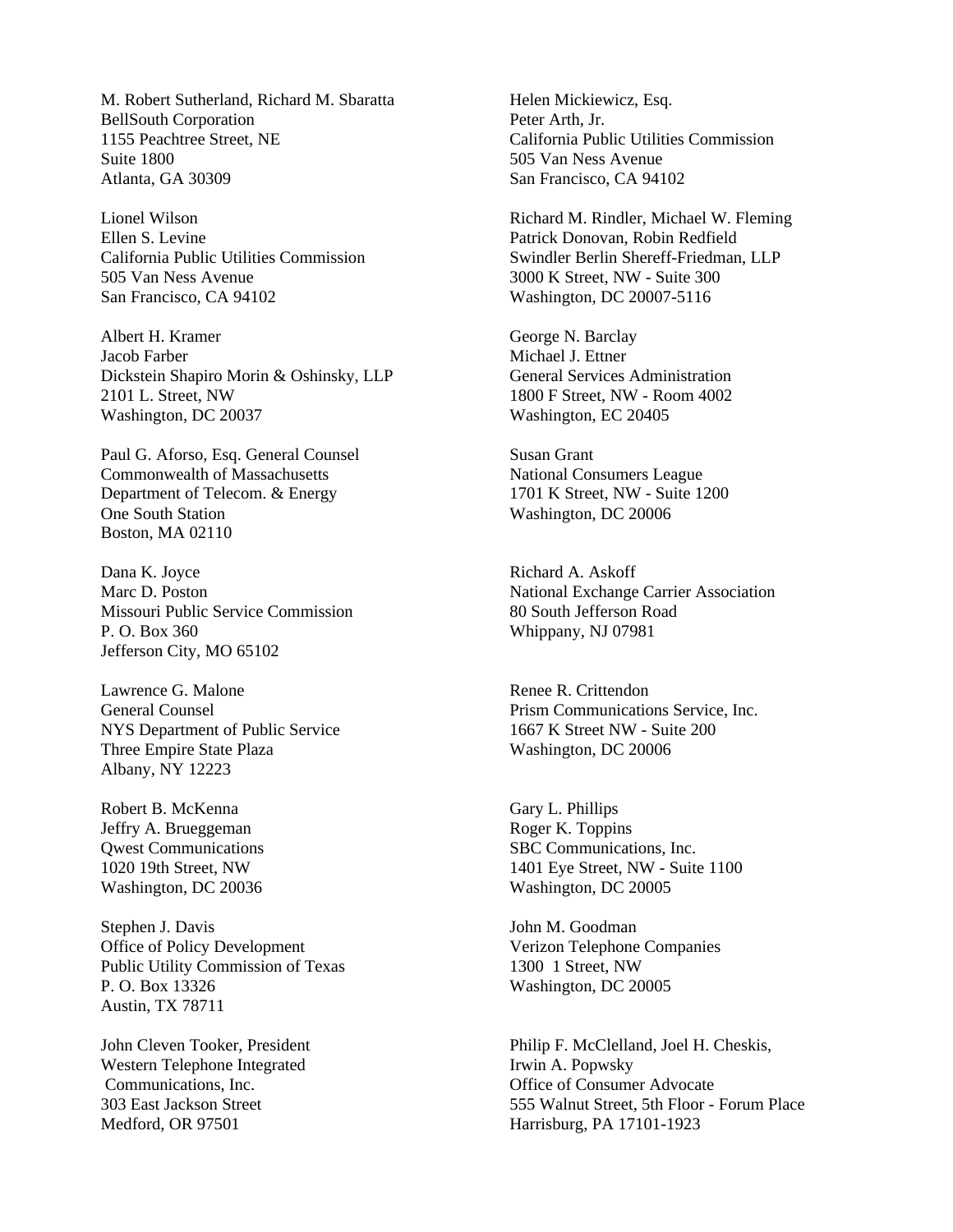William T. Lake, Lynn R. Charytan Jonathan J. Frankel Wilmer, Cutler & Pickering 2445 M Street, NW Washington, DC 20037

Leon M. Kestenbaum Jay Keithley Sprint Corporation 401 9th Street, NW - Suite 400 Washington, DC 20004

Mark D. Schneider Darryl Bradford Jenner & Block 601 13th Street, NW Washington, DC 20005

Aliceann Wohlbruck NADO 444 North Capitol Street, NW - Suite 630 Washington, DC 20001

Harry Alford, President National Black Chamber of Commerce 1350 Connecticut Avenue, NW - Suite 825 Washington, DC 200036

George Herrea, President & CEO U.S. Hispanic Chamber of Commerce 1019 19th Street, NW Washington, DC 20003

Stan Silverman, Director Technology Based Learning Systems New York Institute of Technology P. O. Box 9029 Central Islip, NY 11722

Charles C. Hunter Catherine M. Hannan Hunter Communications Law Group 1620 I Street, NW - Suite 701 Washington, DC 20006

Keith Townsend United States Telecom Association 1401 H Street, NW Suite 600 Washington, DC 20005

David Cosson John Kuyendall Kraskin, Lesse & Cosson, LLP 2120 L. Street, NW - Suite 520 Washington, DC 20037

Brian Conboy, Thomas Jones Wilkie Farr & Gallagher Three Lafayette Centre 1155 21st Street, NW Washington, DC 20036

Cleo Manuel, Executive Director Keep America Connected P.O. Box 27911 Washington, DC 20005

Nancy Bloch National Association of the Deaf 814 Thayer Avenue Silver Spring, MD 20910

Daniel McVeigh, President Ocean of Know 178 Dover Furwave Road Dover Plains, NY 12522

Pace A. Duckenfield, Esquire Alliance for Public Technology 919 18th Street, NW - Suite 900 Washington, DC 20006

Claude L. Stout, Executive Director Telecommunications for the Deaf, Inc. 8630 Fenton Street, Suite 604 Silver Spring, MD 20910-3803

James Connelly Department of Telecommunications and Energy One South Station Boston, MA 02110

John O. Postl, Esq. William J. Rooney, Jr., Esq Global NAPs, Inc. 10 Merrymount Road Quincy, MA 02169